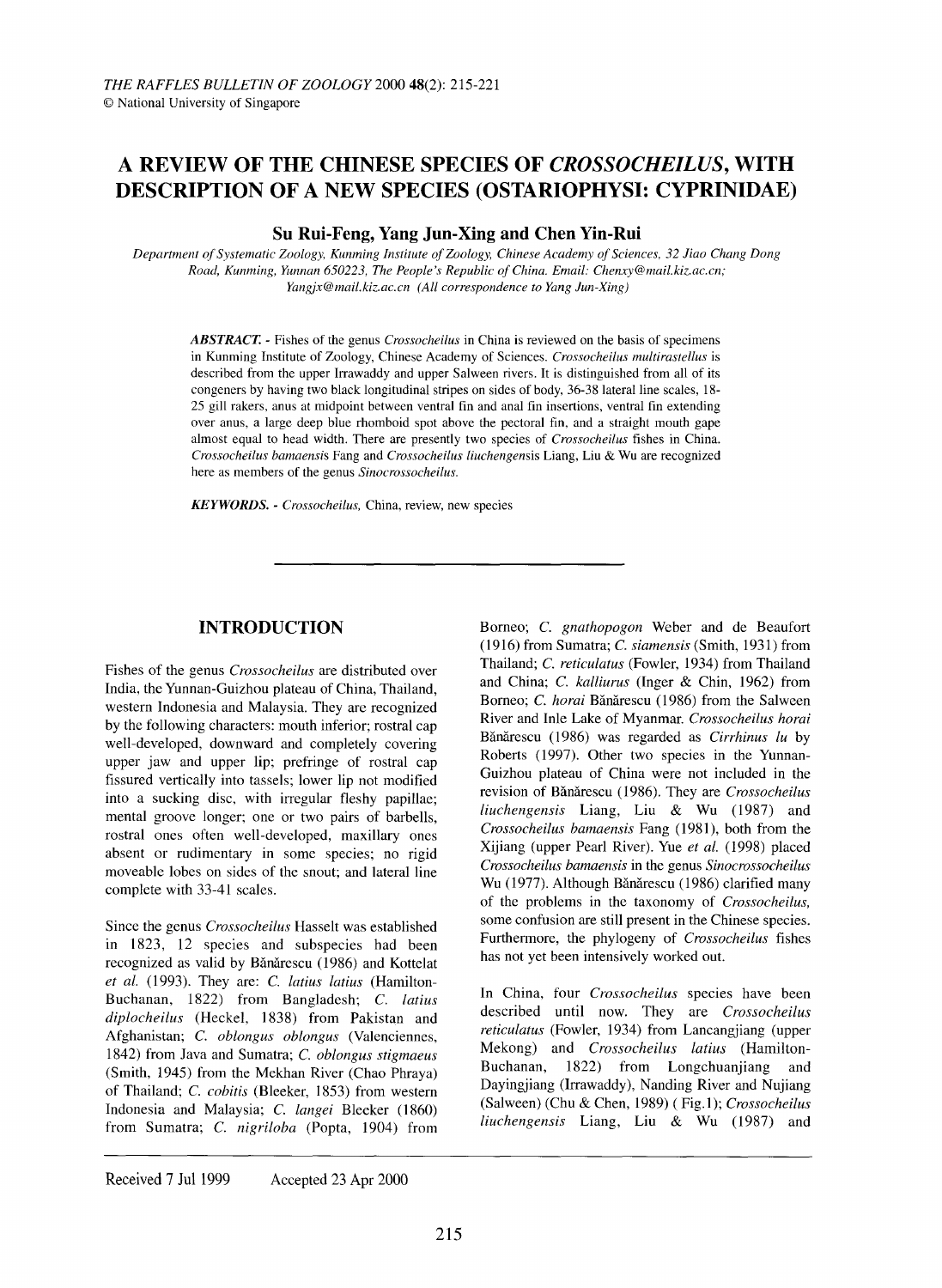

Fig. 1. Map showing the distribution of *Crossocheilus* spp. in China. 1. Dayingjiang (upper Irrawaddy), 2. Longchuangjiang (upper Irrawaddy), 3. Nujiang (upper Salween), 4. Nangding River(tributary of Salween), 5. Lancangjiang (upper Mekong).

Table I. Main differences among C. *multirastellus,* new species, C. *latius diplocheilus* (Heckel) and C. *latius latius* (Hamiton-Buchanan).

Ĭ.

|                               | C. multirastellus   | C. latius latius <sup>a</sup> | C. latius diplocheilus <sup>"</sup> |
|-------------------------------|---------------------|-------------------------------|-------------------------------------|
| Gill rakers                   | 18-25               | 37-39                         | $17 - 21$                           |
| Romhboid spot                 | Present             | absent                        | absent                              |
| Longitudinal stripe           | Present             | absent                        | absent                              |
| Outer margin<br>of dorsal fin | scythe-shaped       | scythe-shaped                 | faintly concave                     |
| D                             | 3, 8                | 4, 8                          | 3, 8                                |
| Lateral line scales           | 36-39               | 39-41                         | 35-38                               |
| Scales over LL                | 5                   | $5 - 6$                       | 5-6                                 |
| Scales below LL               | $3-4$               | $2 - 3$                       | 4                                   |
| In $%$ of SL<br>CD            | $6.3-12.5$ (M, 8.4) | 8.5-11                        | $9.5 - 12.1$                        |
| <b>CPL</b>                    | $12-19.6(M, 14.5)$  | 16.7-20.7                     | 16.7-21.3                           |
| PL                            | 40.4-46.8(M, 3.7)   | 38.9-42.2                     |                                     |
| $P-A$                         | 29.3-4.2(M, 31.2)   | 26.6-32.2                     |                                     |
| $V-A$                         | 26.5-29.5(M, 28)    | 24.4-29.8                     | 21.1-25.6                           |
| In % of HL                    |                     |                               |                                     |
| <b>SNL</b>                    | 31.3-50 (M, 43.5)   | 35.5-43.5                     | 35.5-43.5                           |
| ID                            | 40-58.8 (M, 52.6)   | 40.4-43.5                     | 30-33.8                             |
| ED                            | 21-33.3 (M, 22.7)   | 25.0-32.3                     | 20.4-30.4                           |

<sup>a h</sup>: Data from Bǎnǎrescu in 1986 and Talwar and Jhingran (1992).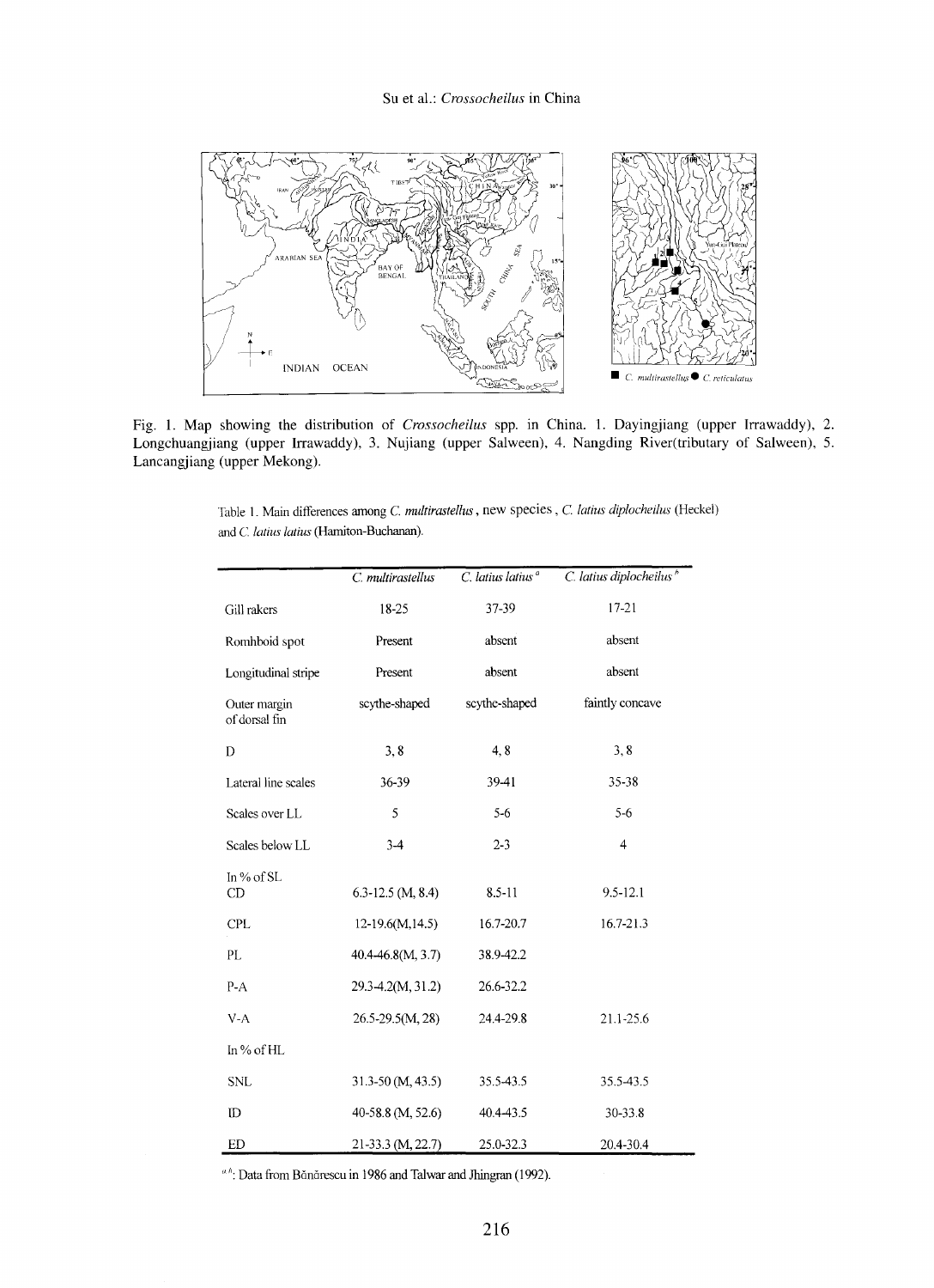*Crossocheilus bamaensis* Fang (1981), both from the Xijiang (upper Pearl River). In the present view, close examination of specimens identified as C. *latius* (Hamilton-Buchanan) by Chu & Cui (in Chu & Chen, 1989) revealed characters that are distinct from the two subspecies of *C. latius* (Table.1) and these specimens represent a new species. Our research indicates that C. *bamaensis* and C. *liuchengensis* should be placed in the genus *Sinocrossocheilus.*

# **MATERIALS AND METHODS**

Examined material belongs to the collections of Kunming Institute of Zoology (KIZ), Chinese Academy of Sciences. Except for one series of *Crossocheilus reticulatus,* all specimens listed under the material examined sections are from China. Comparative material comprising 9 specimens of *Crossocheilus bamaensis* and 10 specimens of C. *liuchengensis* from the Xijiang (deposited at KIZ) were also examined.

Counts and measurements follow Chu & Chen (1989). Characters of C. *latius latius* (Hamilton-Buchanan) and C. *latius diplocheilus* (Heckel) are cited from Bănărescu (1986) and Talwar & Jhingran (1992). Our experience in reviewing the fishes of Yunnan (Chu & Chen, 1989; Yang & Winterbottom, 1998) demonstrates that our measurements are comparable to those of Bănărescu (1986) and Talwar & Jhingran (1992). The following 13 morphometric measurements have been made in Table 1 & 2: standard length (SL), body depth (BD), head length (HL), snout length (SNL), eye diameter (ED), interorbital width (IW), caudal peduncle length (CPL) and depth (CD), predorsal length (PL), distance between pelvic fin and ventral fin (P-V) and distance from ventral fin to anal fin (V-A). Mean value and lateral line are abbreviated respectively as M and LL.

#### *Crossocheilus reticulatus* (Fowler, 1934).

*Holotylognathus reticulatus* Fowler, 1934: 128 (type locality: Srisawat, Thailand).

*Crossocheilus tchangi:* Li, 1976 (Lancangjiang, Yunnan).

*Material examined.* -2 ex. (KIZ 735263-735264), 63-71mm SL, Lancangjiang, Yunnan, China; 20 May 1973. ---3 ex. (KIZ 781001-781003), 50-54mm SL; front of the dam at Payao Lake, Northern Thailand; T. R. Roberts, Oct.1978.

*Diagnosis.* - This species is recognized by: its small size (69-87 mm in total length); dorsum and sides of body with a reticulated color pattern; a large black spot present on the caudal base; lateral line scales 32-34; anus closer to anal fin origin than to insertion of ventral fin, ventral fin not reaching to anus; upper lip separated from upper jaw; two pairs of barbels; horny tubercles absent on sides of snout; gill rakers on the outside of first gill arch 22; swim bladder with two chambers, the anterior one oval-shaped, the posterior one slender and its length almost two times of the anterior one; last simple dorsal fin ray unossified and unserrated.

*Distribution and Ecology.* - This species is distributed in Chao Phraya (Northern Thailand), Mekong River and lower reaches of Lancangjiang. It seems to prefer rapid areas of streams and rivers

*Food habit.* - Feeds mainly on algae and zooplankton.

### *Crossocheilus multirastellus,* new species (Fig. 2)

*Crossocheilus latius:* Chu & Cui, In Chu & Chen,1989 (Tengchon, Yunnan).

*Material examined.* - Ho1otype (KIZ83 10384), 132 mm SL, Longchuanjiang (upper Irrawaddy), Yunnan, 25°00' N, 98°41 'E, China; 22 Oct.1983

Paratype - 4 ex. (KIZ748211, 748213, 748215-748216), 63- 79 mm SL, Nanding River (upper Sa1ween), Yunnan, 23°54'N, 99°01 'E, China; 27 Aug.1974; --- 8 ex. (KIZ764283-764286, 764291-764292, 764298, 764304),90- 160 mm SL, upper Irrawaddy, Yunnan, 24°43'N, 97°56'E, China; 15 Apr. 1976; --- 5 ex. (KIZ7801006-7801007, 7801012, 7801014, 781018), 109-125 mm SL, upper Irrawaddy, Yunnan, 25°00'N, 98°41 'E, China; 10 Jan.1978; -- - 2 ex. (KIZ8310382, 8310386),128-145 mm SL, same data as holotype; --- 1 ex. (KIZ8311129), 113 mm SL, Nujiang, Yunnan, 26°26'N, 99°1'E, China; Nov.1983.

*Diagnosis.* - The new species is distinguished from all known species of the genus *Crossocheilus* by the following characters (Table 2): body rather elongate, body depth 17.1-22.2% (M, 19.9) of SL ; side of body with a black longitudinal stripe, a deep blue rhomboid spot above pectoral fin, lateral line scales 36-39, anus at midpoint between ventral fin and anal fin origins, ventral fin extending over anus, upper lip not separated from upper jaw, and gill rakers on the outside of first gill arch 18-25.

*Description.* - Dorsal fin ii, 8. Pectoral fin i, 12-14. Ventral fin i, 8. Anal fin ii, 5. Branched caudal fin rays 20. Lateral line scales 36-39; scales from lateral line to dorsal fin origin 4-5, scales from lateral line to ventral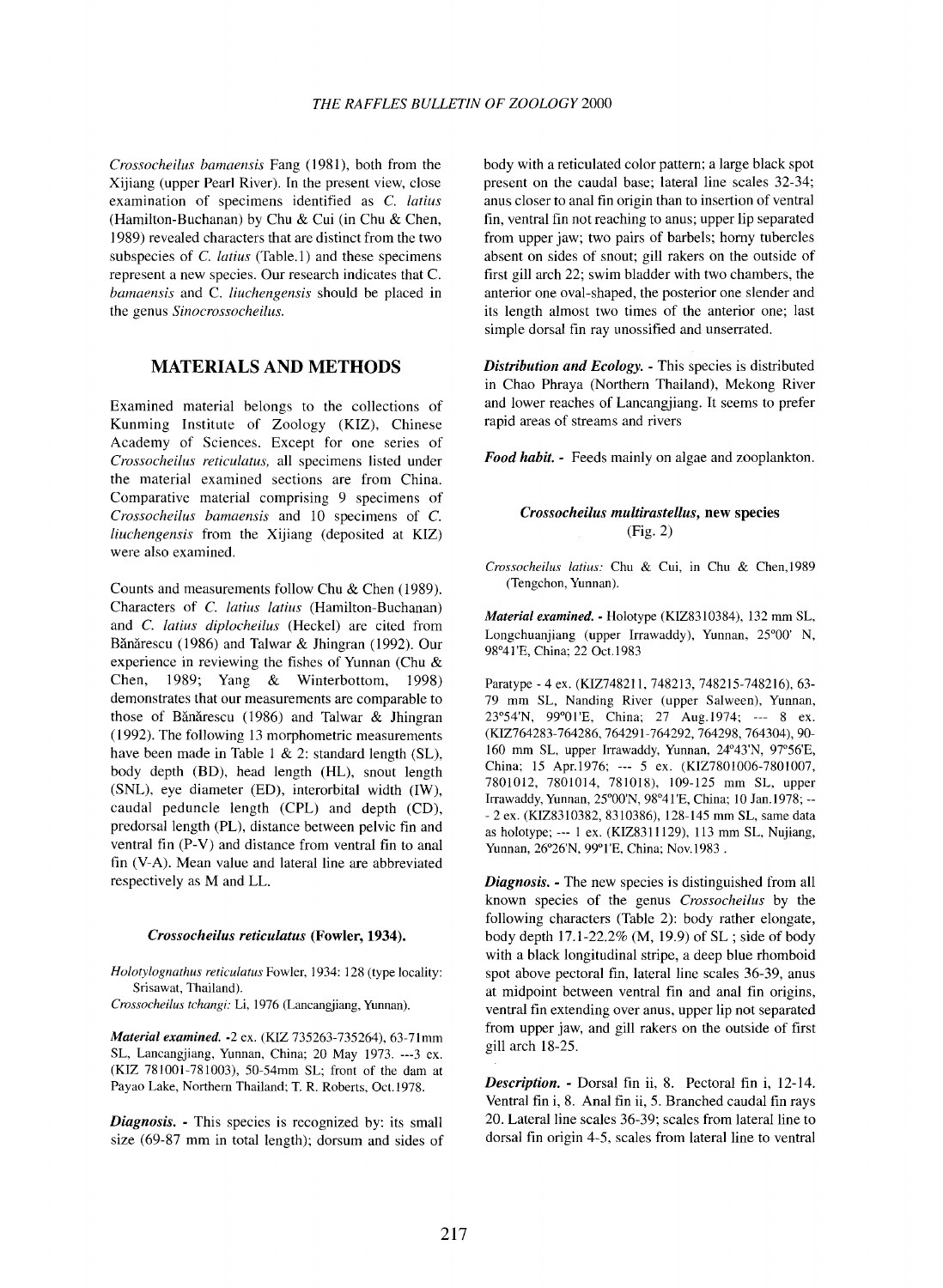|              | Crossocheilus multirastellus |                       | Crossocheilus reticulatus |
|--------------|------------------------------|-----------------------|---------------------------|
|              | Holotype                     | Paratype              |                           |
| SL.          | 132                          | 60-160 (M, 116.8)     | 50-71(M, 58.6)            |
| <b>BD</b>    | 25                           | 12-32 (M, 22.8)       | $11-21(M, 15.6)$          |
| HL           | 26                           | $13-31$ (M, 22)       | $12-14(M, 12.8)$          |
| <b>SNL</b>   | 11                           | $5-13$ (M, 9.2)       | $4-6.1(M, 5.1)$           |
| <b>ED</b>    | 6                            | $4-7(M, 5.5)$         | $3-3.5(M, 3.2)$           |
| <b>CPL</b>   | 19                           | $8-29$ (M, 16.1)      | $7-12(M, 8.8)$            |
| CD           | 13                           | $6-16$ (M, 10.9)      | $6-8(M, 6.8)$             |
| in $%$ of SL |                              |                       |                           |
| HL           | 20.4                         | 18.1-21.7 (M, 20)     | $19.7 - 24(M, 22)$        |
| BD           | 19.0                         | 17.1-22.2(M, 19.9)    | 22.0-29.6(M, 25.2)        |
| PL           | 43.2                         | 40.4-46.8 (M, 43.7)   | 45-46.4(M, 45.8)          |
| $P-V$        | 31.1                         | 29.3-34.4 (M, 32.2)   | 28-30.8(M, 29.4)          |
| $V-A$        | 29.5                         | 26.5-29.5 (M, 28.1)   | $25-26.2(M, 25.6)$        |
| in $%$ of HL |                              |                       |                           |
| <b>SNL</b>   | 41.7                         | $31.3 - 50$ (M, 43.5) | 33.3-42.9(M, 39.8)        |
| ED           | 23.3                         | 20.8-50 (M, 22.7)     | 25(M, 25)                 |
| IW           | 50                           | 40-58.8 (M, 52.6)     | 50-60.7(M, 53.8)          |

Table 2. Morphometric and meristic characters of *Crossocheilus multirastellus* and *Crossocheilus reticulatus.*

fin origin 3-4. Circumpeduncular scales 14-16. Predorsal scales 9-12. Gill rakers on the outside of first gill arch 18-25. Pharyngeal teeth in 3 rows, 5.4.2-2.4.5. Vertebrae: 29 + 4=33.

Body rather elongate. Eyes situated at the posterior part of head. Nostril nearer to eye than to tip of snout. Mouth gape straight, its width almost equal to head width, extending to the vertical of posterior rim of eye. Snout broad and rounded, longer than postorbital length of head. The prefringe of rostral cap splits into 17-19 fimbriations with fleshy papillae. Prefringe of lower lip with dense fleshy papillae, separated from lower jaw by a deep groove. Lower jaw with a sharp horny edge. Mental groove long, the part between two mental grooves oval-shaped. Two pairs of barbels, rostral ones reaching to the posterior rim of nostril, shorter than eye diameter, maxillary ones concealed at the corner of mouth.

Lateral line complete and horizontal. Scales on chest and abdomen relatively small, without black spots.

Dorsal fin situated in advance of ventral fin origin, outer edge scythe-shaped. Last simple ray unossefied, about 1.2-1.5 times of head length. Ventral fin origin is

opposite to bases of fourth or fifth branched dorsal fin rays. Tip of ventral fin extending over anus, but not reaching to anal fin. Anus situated at midpoint between anal fin and ventral fin origins. Caudal fin deeply forked.

Pharyngeal teeth with sharp tips. Swim bladder with two chambers, the anterior one elliptic, the posterior one greatly variable. Intestine very long in adaptation to digest algae.

*Color pattern.* - In alcohol, the dorsal and sides of body and head deep brown, with irregular black spots, the ventral part yellow, pink or greyish white in some specimens. A large deep blue rhomboid spot present above pectoral fin. Sides of body with a conspicuous black longitudinal stripe. Outer edges of dorsal and caudal fins slightly black. Other fins pinkish or yellowish.

*Habitat* & *Distribution.* - *Crossocheilus multirastellus* is known only from Yunnan, China where occurs in the middle and lower layers of swift, mountainous streams and rivers. It has been collected from Longchuanjiang, Dayingjiang (upper Irrawaddy), Nanding River and Nujiang (upper Salween).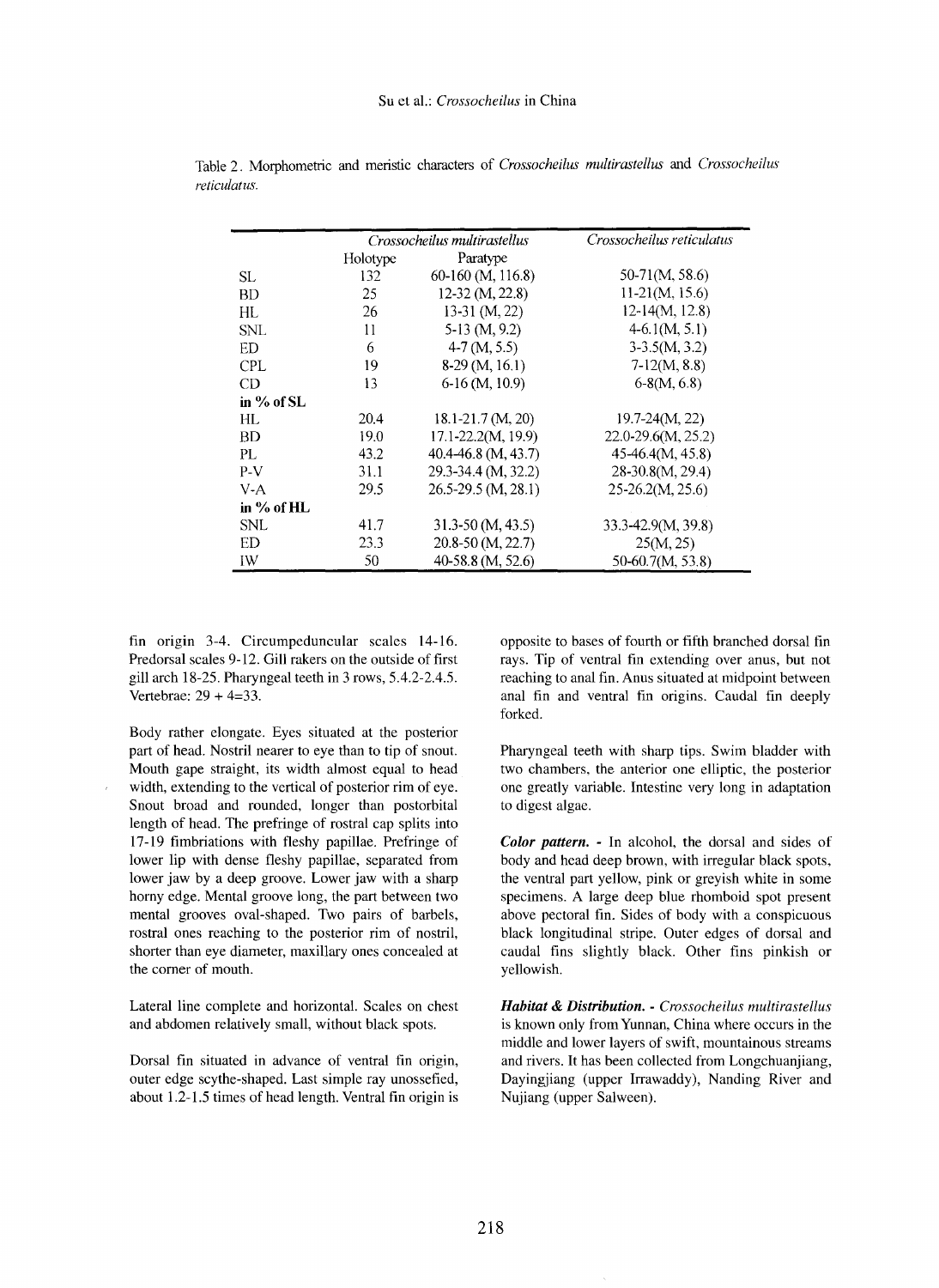

Fig. 2. Lateral view of *Crossocheilus multirastellus,* new species and ventral view of head.

*Food habit.-* Apparently feeds mainly on algae.

*Etymology.- multi,* much or many; *rastellus,* rakers; alluding to its numerous gill rakers.

## **DISCUSSION**

*Crossocheilus multirastellus* is different from its only congener in China, C. *reticulatus,* by having two black longitudinal stripes, a large deep blue rhomboid spot above pectoral fin, ventral fin extending over anus and lateral line with 36-39 scales. By contrast, C. *reticulatus* has a reticulated color pattern, a large black spot on the caudal base, ventral fin not extending over anus and lateral line with 32-34 scales.

*Crossocheilus multirastellus* resembles C. *latius diplocheilus* in having the same numbers of lateral line scales and gill rakers. However, the two species can be separated in the following aspects: distance from ventral fin to anal fin  $(26.5-29.5\%$  of SL in C. *multirastellus* vs. 21.1-25.6% of SL in C. *latius diplocheilus),* interorbital width (40-58.8% vs. 30- 33.8% of HL), length of caudal peduncle (12-19.6% vs. 16.7-21.3% of SL); a deep blue rhomboid spot above pectoral fin and a conspicuous black longitudinal stripe are present in C. *multirastellus* (vs. absent in C. *latius diplocheilus)(Table* 1 & Fig.2). C. *multirastellus* shares with C. *latius latius* the same

number of lateral line scales, but is separated in following aspects: number of gill rakers on the outside of the fist gill arch (18-25 in C. *multirastellus* vs. 37- 39 in C. latius latius), scales below lateral line (3-4 vs. 2-3), interorbital width (40-58.8% vs. 40.4-43.5% of HL), length of caudal peduncle (12-19.6% vs.16.7- 20.7% of SL), predorsal length (40.4-46.8% vs. 38.9-42.2% of SL) and color pattern (a deep blue rhomboid spot above pectoral fin and a conspicuous black longitudinal stripe are present in C. *multirastellus* versus absent in C. *latius diplocheilus)* (Table 1 & Fig.2). Furthermore, those three species and subspecies display an allopatric distribution pattern. C. *multirastellus* occurs in Longchuanjiang and Dayingjiang (upper Irrawaddy), Nanding River and Nujiang (upper Salween) of northwestern Yunnan, China; whereas C. *latius latius* spreads mainly over India, Bangladesh and Subarnarakna, and C. *latius diplocheilus* ranges over the Indus basin, Pakistan, Afghanistan and southeastern Iran.

Li (1976) once reported C. *tchangi* from Lancangjiang, Yunnan. His specimens had 32 lateral line scales with eye diameter equal to mouth width. Bănărescu (1986) recognized C. *tchangi* as a valid species distinct from C. *reticulatus* because it has very small eyes and 30 lateral line scales. We agree to Bănărescu (1986) in that C. *tchangi* is a valid species. The specimens examined by us and those examined by Bănărescu (1986) demonstrate that C. *reticulatus* has eye diameter equal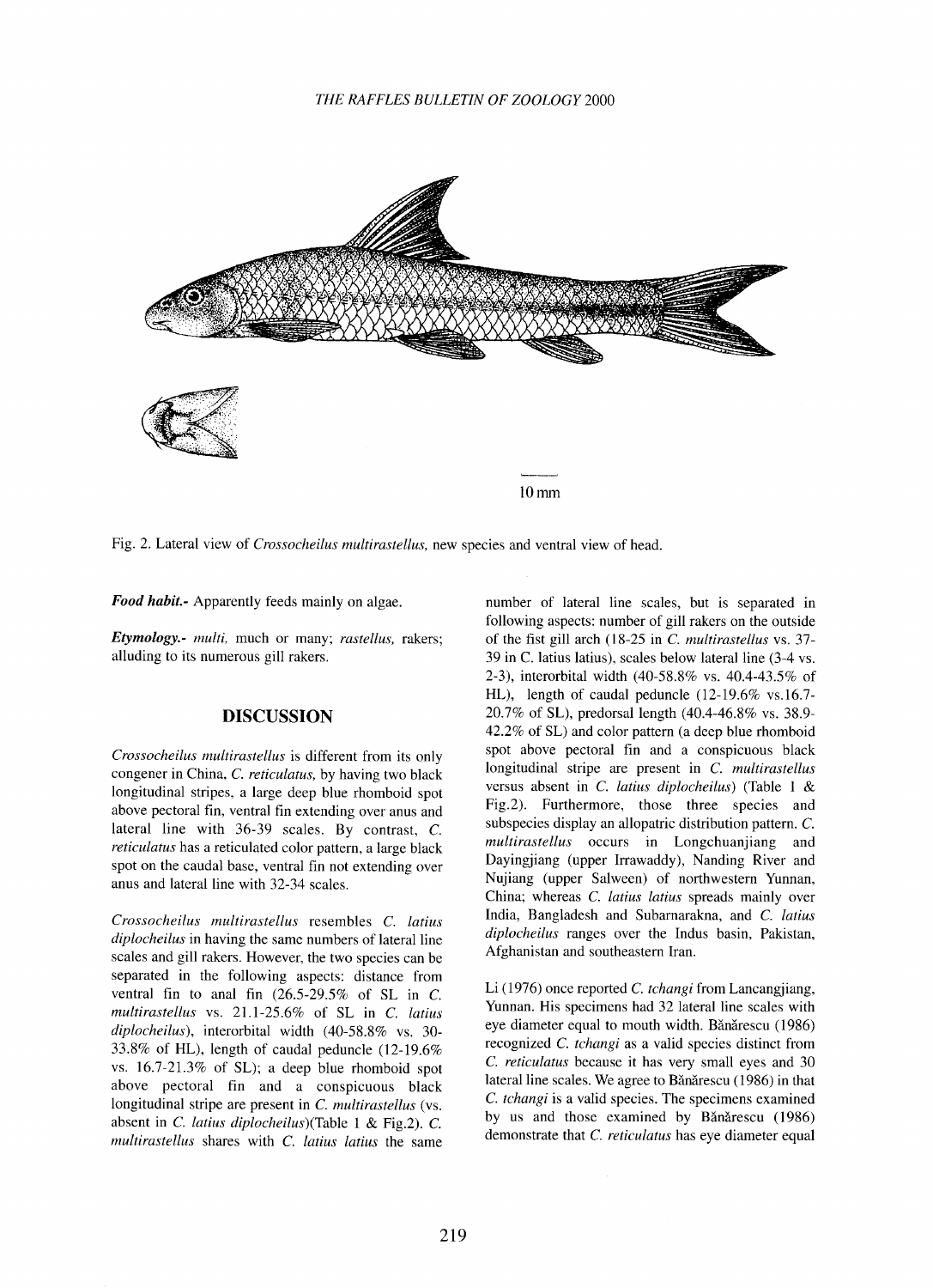to or larger than mouth width, lateral line with 32-34 scales. The eye diameter and number of lateral line scales of Li's (1976) specimens fall in the range of C. *reticulatus* and should be ascribed to the species of C. *reticulatus.*

Because some taxonomic confusion present between *Sinocrossocheilus* Wu (1977) and *Crossocheilus* (Hasselt, 1823), it's necessary to list the diagnostic characters of the two genera here. A row of tiny fleshy lobes are present on the upper jaw of *Sinocrossocheilus,* but absent in *Crossocheilus;* prefringe of rostral cap splitted into 10-15 papillate fimbriations in *Sinocrossocheilus* versus 17-21 papillate fimbriations in *Crossocheilus* (Yang & Winterbottom, 1998); 39-46 lateral line scales in *Sinocrossocheilus* versus 30-41 lateral line scales in Crossocheilus (Bănărescu ,1986; Yang & Winterbottom, 1998); the central lobe of lower lip with two straight lateral margins risen as the horse-hooked in *Sinocrossocheilus* versus the central lobe with two oblique lateral margins in *Crossocheilus.*

*Crossocheilus bamaensis* from upper streams of Pearl River is endemic to the east of the Yunnan-Guizhou plateau. Close examination indicates that C. *bamaensis* should be assigned to the genus *Sinocrossocheilus* because it has the diagnostic characters of *Sinocrossocheilus* listed above: a row of tiny fleshy lobes on upper jaw, 39-43 lateral line scales, the central lobe of lower lip horse-hooked with two straight lateral margins.

*Crossocheilus liuchengensis* is found only in upper streams of Pearl River in the east of the Yunnan-Guizhou plateau. Close examination of specimens from the type locality suggests that this species belongs to the genus *Sinocrossocheilus* because it has the diagnostic characters of *Sinocrossocheilus:* a row of tiny fleshy lobes on upper jaw, 40-42 lateral line scales, the central lobe of lower lip horse-hooked with two straight lateral margins.

### **ACKNOWLEDGEMENTS**

We gratefully acknowledge Li Z. Y, Cui G. H. and Chen X. Y. for their valuable help. Thanks Mr. Wu B. L. very much, KIZ, for preparing the two illustrations of holotype of *Crossocheilus multirastellus.* Su Rui-Feng expresses many thanks to Wei J. N. KIZ, for his priceless help during her research. We are indebted to Dr. Carl Ferraris, California Academy of Science, for presenting three specimens of *Crossocheilus horai* and

reference. This research is supported by The Grand-A Grant, The Middle Sized Grant and The Taxonomy & Evolution Foundation of Chinese Academy of Sciences, National Science Foundation of China, and The Applied and Basis Research Foundation of Yunnan Province.

### **LITERATURE CITED**

- Bănărescu, P. M., 1986. A review of the species of *Crossocheilus, Epalzeorhynchos* and *Paracrossocheilus* (Pisces, Cyprinidae). *Trav. Mus. Hist. Nat. Grigore Antipa.,* **28:** 141-161.
- Bleeker, P., 1853. Nieuwe tientallen diagnostische beschrijvingan van nieuwe of weinig bekende vischsoorten van Sumatra. *Natuurk. Tijdschr. Ned. - Indie.,* **5:** 495-534.
- Bleeker, P., 1860. Negende bijdrage tot de kennis der vischfauna van Sumatra. Visschen uit de Lematang- Enim en van Benkoelen. *Act. Soc. Sci. Indo-Neer!.,* **7:** 49-108.
- Chu, X. L. & Y. R. Chen, 1989. *The Fishes of Yunnan*, *China.* Part. I. Science Press, Beijing, people's Republic of China. 229-245pp
- Cuvier, G. & A. Valenciennes, 1842. *Histoire naturelle des Poissons.* Paris. **16:** 1- 363.
- Fang, S. H., 1981. *Freshwater fishes of Guangxi.* Guangxi People's Press, Nanning, 101-102.
- Fowler, H. W., 1934. Zoological results of the third de Schauensee Siamese expedition. Part. 1. *Fishes Proc. Acad. Nat. Sci. Phila.,* **86:** 67-163.
- Fowler, H. W., 1935. Zoological results of the third de Schauensee Siamese expedition, Part 6. Fishes obtained in 1934. *Proc. Acad. Nat. Sci. Philadephia,* **87:** 126-129.
- Fowler, H. W., 1937. Zoological results of the third De Schauensee Siamese Expedition, Part 8. Fishes obtained in 1936. *Proc. Acad. Nat. Sci. Philad.,* **87:** 125-264.
- Hamilton, F. & Buchanan, 1822. *An account of the fishes found in the River of Ganges and its branches.* Edinburgh. 345- 393pp.
- Hasselt, 1. c., 1823. Uittreksel uit enn'brief van den Heer J. C. van Hasselt, aan den Heer C. J. Temminck, geschreven it Tjecande, Residentie Bantam, den 29 ften December 1822. *Alg. Konst. Letterbode,* 2:130-135.
- Heckel, J. *l.,* 1838. *Fische aus Caschmir,* gesammelt und herausgeben von Carl Freiherrn von Hugel, Beschrieben von 1. *l.* 1: 53pp.
- Inger, R. F. & P. K. Chin, 1962. The fresh-water fishes of North Borneo. *Fieldiana Zoo!.,* **45:** 1-268.
- Kottelat, M., A. J. Whitten, S. N. Kartikasari & S.